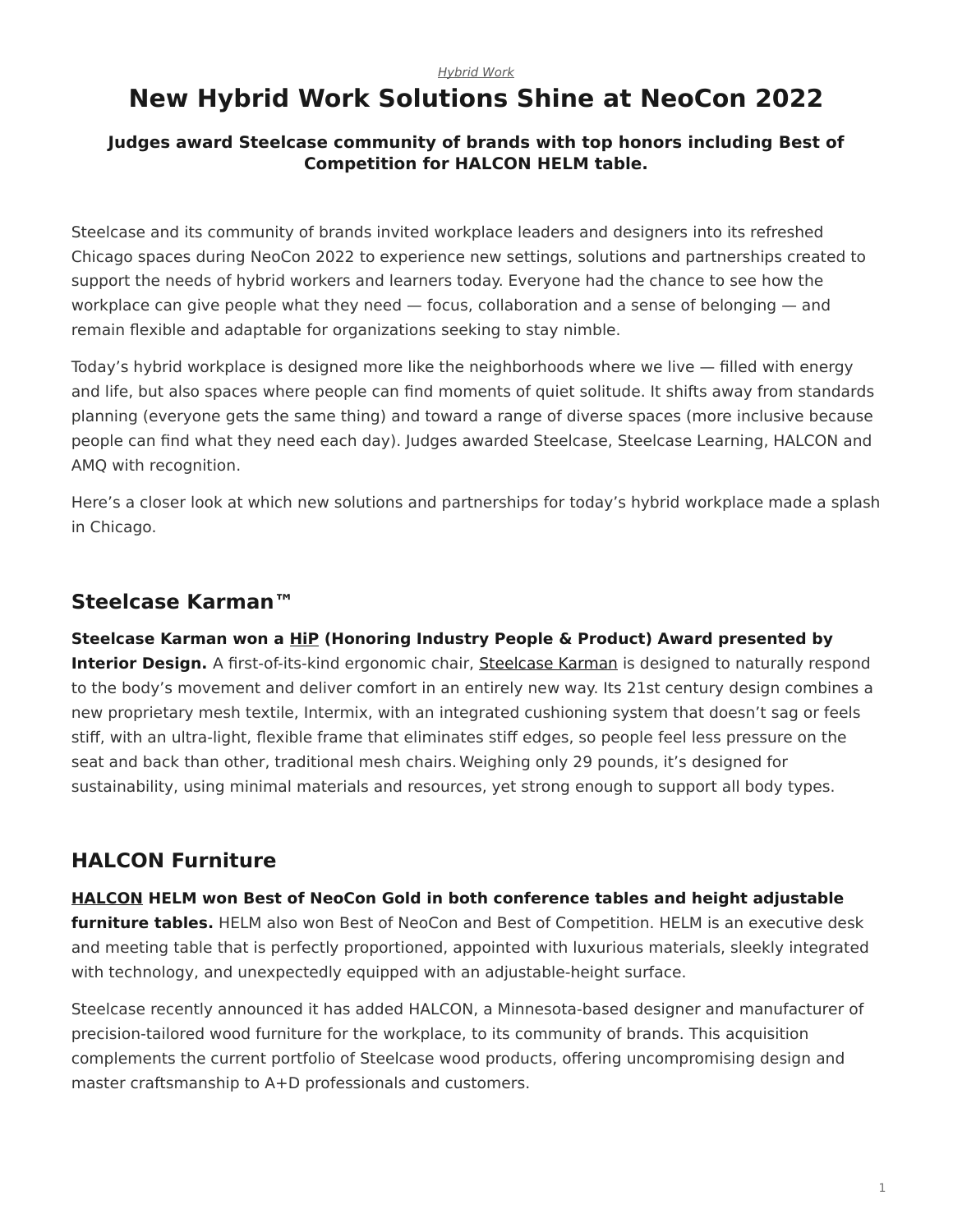# **Amobi Collection by AMQ**

**AMQ Amobi won the Best of NeoCon Innovation Award in the furniture systems category.** The [Amobi collection](https://www.steelcase.com/products/desk-systems/amobi-collection/) includes Desk – a fully integrated workstation that folds up to store when not in use – and Team, a series of mobile walls and carts that allow for impromptu collaborative hubs and space division. All individual touchpoints are highlighted in blue for ease of use, and felt inlays and infills add acoustical absorption and soft storage.

### **Steelcase Flex Personal Spaces**

**Steelcase Flex Personal Spaces was a finalist for an Interior Design 2022 HiP Award.** People want and need a place to call home where they can control and adapt their environment and the new [Personal Spaces](https://www.steelcase.com/products/desk-systems/steelcase-flex-personal-spaces/) addition to the Steelcase Flex Collection offers them just that. Whether they need to get on a video call or do some heads-down focused work, Personal Spaces can be easily and quickly adapted to achieve the level of privacy people need. The simple and flexible set of products allows changes to be made fast and on demand.

### **Steelcase Flex Perch Stool**

**Steelcase Flex Perch was a finalist for a 2022 HiP Award presented by Interior Design.** [Steelcase Flex Perch](https://www.steelcase.com/products/new-seating/steelcase-flex-perch-stool/) offers a quick place to sit – while staying fully engaged in mind, body and collaboration. It's part of the Steelcase Flex collection made for dynamic teams. Space-saving and sustainability-forward, this stool makes room for new possibilities. It's also 100% recyclable — made for circularity, Steelcase Flex Perch contributes to a system that recycles more effectively and productively

#### **Everwall™**

for future applications.

Meet [Everwall](https://www.steelcase.com/products/walls-work-walls/everwall/) - a new architectural wall system designed to quickly and easily transform interior spaces. Simple to reconfigure or relocate, Everwall's flexible architectural elements allow for spaces to transform — from small enclaves to meeting rooms, or from floor to floor — all while using the same kit of parts. A simple statement of line creates versatile, reconfigurable solutions for any application and space. And a wide array of finishes—including new lux paints—and a broad range of new hardware allows Everwall to meet any designer's vision.

# **Steelcase Series 1 with CarbonNeutral® Product Certification**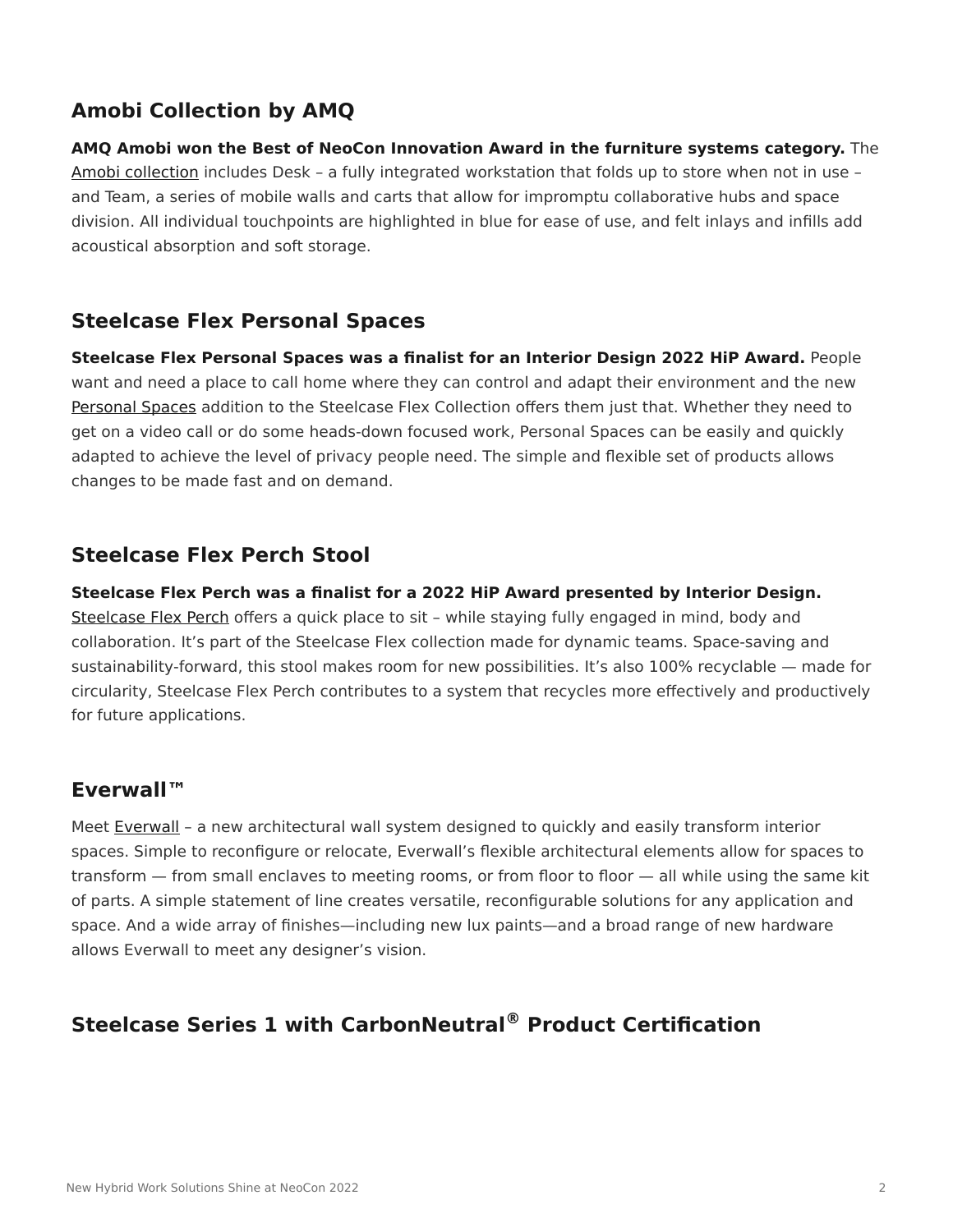The new [Steelcase Series 1 with CarbonNeutral](https://www.steelcase.com/products/office-chairs/steelcase-series-1/)[®](https://www.steelcase.com/products/office-chairs/steelcase-series-1/) product certification is the first entry into the Steelcase carbon neutral portfolio and gives companies more options to reduce their carbon footprint. It includes the same design, ergonomics and quality engineered in the existing Steelcase Series 1 task chair with the added benefit of offering carbon offsets for organizations seeking more environmentally-friendly options. Carbon emissions are measured, calculated and verified by a third party across every stage of the chair's lifecycle – offsetting 100% of emissions through projects like forest management, renewable energy, cleaner cooking and electric transportation.

# **Hybrid Collaboration Table**

Steelcase and Microsoft have been working together since 2017 to share research, prototype and co-develop hybrid spaces and solutions for the future of work. Through recent work with [Microsoft](https://www.steelcase.com/brands/microsoft/), Steelcase discovered that shifting space design from portrait to landscape creates a more equitable hybrid meeting experience for all attendees — in-person and remote. Co-designed and developed with Microsoft, the Hybrid Collaboration Table augments the Teams Room Front Row meeting experience. The table accommodates the appropriate camera angle and view of the large screen. It's designed to bring the camera to eye-level height, allowing both in-room and remote participants to be more a part of the conversation.

# **Frank Lloyd Wright Racine Collection by Steelcase**

Steelcase and the Frank Lloyd Wright Foundation debuted a [new creative collaboration](https://www.steelcase.com/flwcollection/) at NeoCon 2022. This relationship will range from launching reintroductions of iconic pieces to newly authored designs rooted in Frank Lloyd Wright's principles. This fall Steelcase will launch the first product line cultivated from our new relationship which was on display in Chicago — the Frank Lloyd Wright Racine Collection by Steelcase. Reflecting our common ground, this debut will include pieces that are both reintroductions and reinterpretations of the original furniture, produced by Steelcase back in 1939, from the SC Johnson Administration Building in Racine, Wisconsin — Wright's revolutionary design of one of the first open plan office spaces.

#### **Tenor**

**Steelcase Learning [Tenor](https://www.steelcase.com/products/classroom-chairs/tenor/) won Best of Neocon Gold in the education solutions category. Tenor was also a HiP award finalist.** The chair and stools deliver the value of an active learning chair at an attainable price point for schools in today's ever-changing learning landscape. Tenor is designed for ultimate comfort sitting, stacking and stowing. With a flexible back, non directional seat, easily stackable and stowable, intuitive back hook and vibrant finishes with a choice of glides or casters, Tenor lets students easily adapt to any learning mode.

# **Numbers™ Chair + Desk by Smith System**